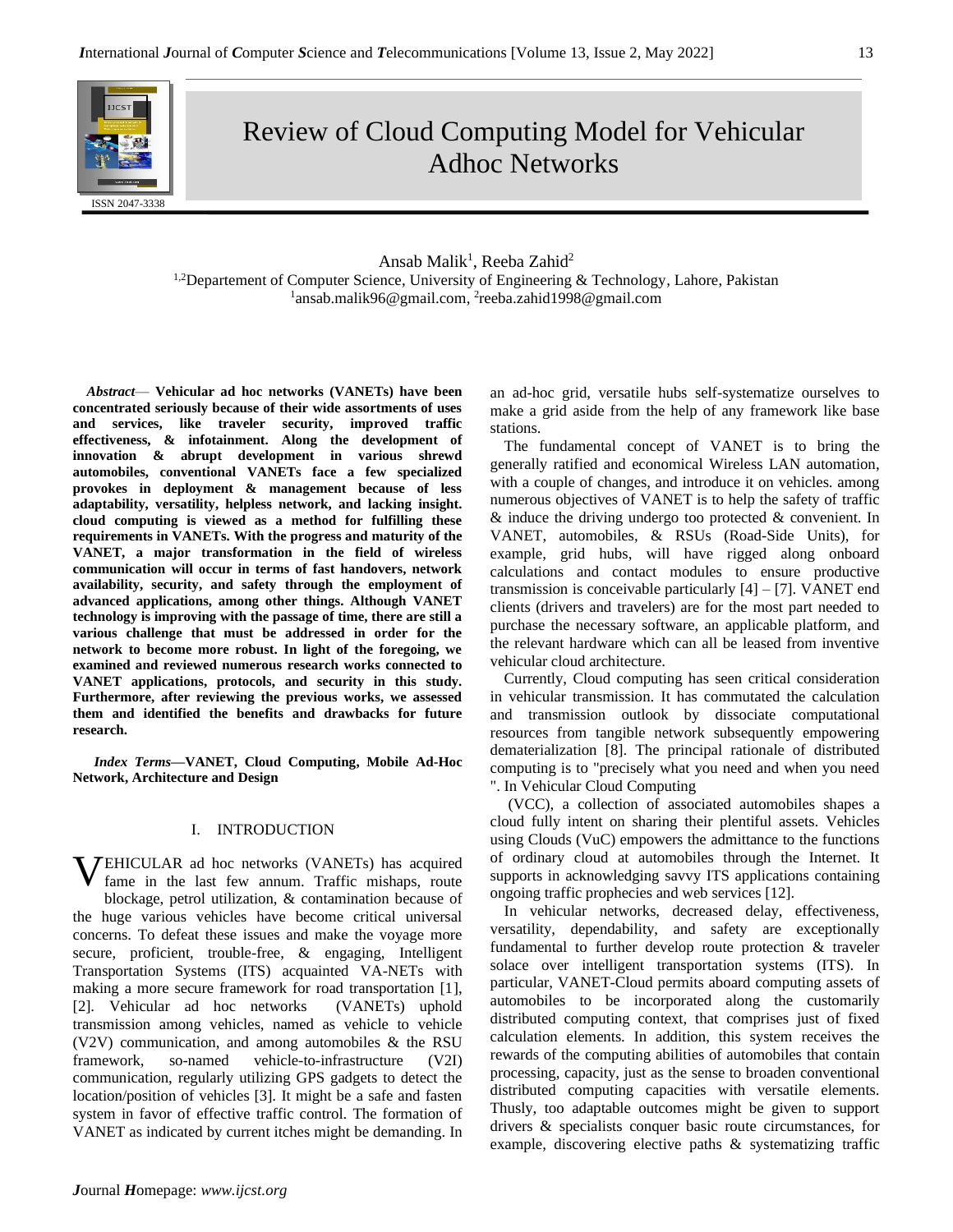signals to diminish route blockage, managing advent and traffic mishaps, giving economic automobile operations, etc.

Our VANET-Cloud idea forms the cloud accessible to vehicular frameworks & exploits distributed computing assets to all the more likely serve VANET end-users as far as giving the least expensive without the need to purchase extra assets. 2 partial-models compose the VANET-Cloud design. The primary partial-model depends on the ordinary cloud, that propose cloud services like software, infrastructure, and platform as a service to vehicles. The subsequent one comprises vehicles that together structure another impermanent cloud. The last is intended to extend the extremely durable cloud and means to expand the computing aptitude demanded by consumers.

In this paper, objective is to analyze an ad-hoc cloud design that consolidates the idea of mobile ad-hoc, vehicular ad-hoc network, and cloud computing to give superior control of trafficking and protection on the route along the benefit of V-cloud.

A literature review is presented in Section II. Design architecture of cloud computing in VANET is thoroughly examined in Section III. Section IV examines the limitations of VANET in cloud computing. Finally, Section V brings the conclusion of the article.

### II. RELATED WORK

Several research papers has been written related to VANET (Vehicular ad-hoc Network) cloud computing in the recent era. But still before 2012 there was no generic model to configuration a cloud system for VA-NET. Through all the extant research models of ad hoc cloud network design named "cloud on the run" is of great importance as it focuses more on vehicles and includes wireless devices, attached to vehicles, work as a mobile multi-hop network and a vehicular cloud (VC) which is created by the vehicles publicly or privately [9].

Oralia and his colleagues proposed merging VA-NET and cloud computing in their researches in recent times [10, 11]. Autonomous Vehicular Clouds (AVC) was proposed by them, which could be helpful for VANET users. In addition, the authors concisely considered research issues in vehicular clouds. Abuela et al [11] proposed that the traditional VANETs be moved to the cloud, and that in the imminent, underutilized VA-NET methods might be used by integrating VA-NET and cloud computing [10].

Some authors reflected that VC is a cluster of mainly autonomous motorcars. The computing ability, communication capability, sensing, and tangible materials of vehicular clouds (VC) can be corresponded and given to client dynamically [12].

Some authors also highlighted the enabling issue of automobiles in a VA-NET so that their required services from mobile cloud servers that are shifting close can be discovered. An Road side Units, that serve cloud catalogues and structure, a dependent system named CROWN is also proposed. To attain this, RSUs documented data is available to allow the automobiles to locate the needed cloud benefits within the region surrounded [13].

In a paper, the authors state a solid classifications of VA-NET based cloud computing. Moreover, VA-NET clouds are divided into 3 different architectural scheme namely Vehicular Clouds (VC), Vehicles using clouds (VuC), and Hybrid Vehicular Clouds (HVC). They also put stress on the VANET clouds research challenges and security and privacy issues [14].

In a paper classic cloud created by vehicles has been presented which is a unique service paradigm which is understood as Sensor-as-a-Service (SenaaS) that makes public automobile sensors and devices to third-party automobile monitoring operations, as cloud computing services called sensor-cloud benefit [15].

Bernstein et al. [16] went a step further and presented a Platform-as-a-Service (PaaS) paradigm for the mobile vehicular sector, with attainable applications. The privacy and security problems in vehicular clouds were highlighted by Yan et al [17]. They explored the issues posed by vehicular cloud characteristics, such as high-mobility automobiles authentication and the intricacy of multiplayer belief generated by fitful tactical transmission. All things considered, the tiny automobiles clouds will require much analysis to create it over the deployment stage. One benefit is that because the infrastructure is already in place, no extra infrastructure is required for implementation. In [18] focused their research mostly on applications.

Table I summarizes the aforementioned literature study on architectural design. Contribution, kind of architecture,

technique, implementation, and remarks are among the parameters used to create the summary. The contribution emphasizes the articles' progressive impact on the CC-V research issue of architecture design. The architecture chooses between the three forms of vehicular cloud: VuC, VCC, and hybrid vehicular cloud (HVC). The approaches used to address the problem are identified by the techniques.

| Table I: Aforementioned literature study |  |
|------------------------------------------|--|
|------------------------------------------|--|

| Protoc<br>ols              | <b>Contribution</b>                | <b>Architectures</b><br>&<br><b>Techniques</b> | <b>Implement</b><br>-ation                  | <b>Remarks</b>                       |
|----------------------------|------------------------------------|------------------------------------------------|---------------------------------------------|--------------------------------------|
| <b>Tlaas</b><br>[18]       | Location<br>privacy<br>scheme      | VuC &<br>Location<br>based<br>encryption       | No                                          | Crypto<br>overhead                   |
| <b>TCBI</b><br>[19]        | incentive<br>mechanism             | VCC &<br>Framework<br>design                   | Custom<br>simulator<br>using<br><b>JAVA</b> | System<br>complexity<br>issue        |
| <b>ICDI</b><br>[20]        | Adaptive<br>intrusion<br>detection | VCC &<br>Pseudo-<br>dynamic<br>clustering      | NS-2 and<br><b>SUMO</b>                     | Adaptivity<br>processing<br>overhead |
| VCC-<br><b>SSF</b><br>[21] | Authentication<br>scheme           | VuC &<br>Cryptography<br>based design          | N <sub>O</sub>                              | Cryptography<br>overhead             |
| <b>PVCM</b><br>$[22]$      | Zone based<br>revocation<br>system | VCC &<br>Algorithm<br>development              | MatLab                                      | Complexity<br>Analysis<br>issue      |
| DPK-<br>LS [23]            | Dual<br>registration<br>detection  | VCC &<br>Privacy<br>preserving<br>detection    | Custom<br>simulator                         | Privacy level<br>not defined         |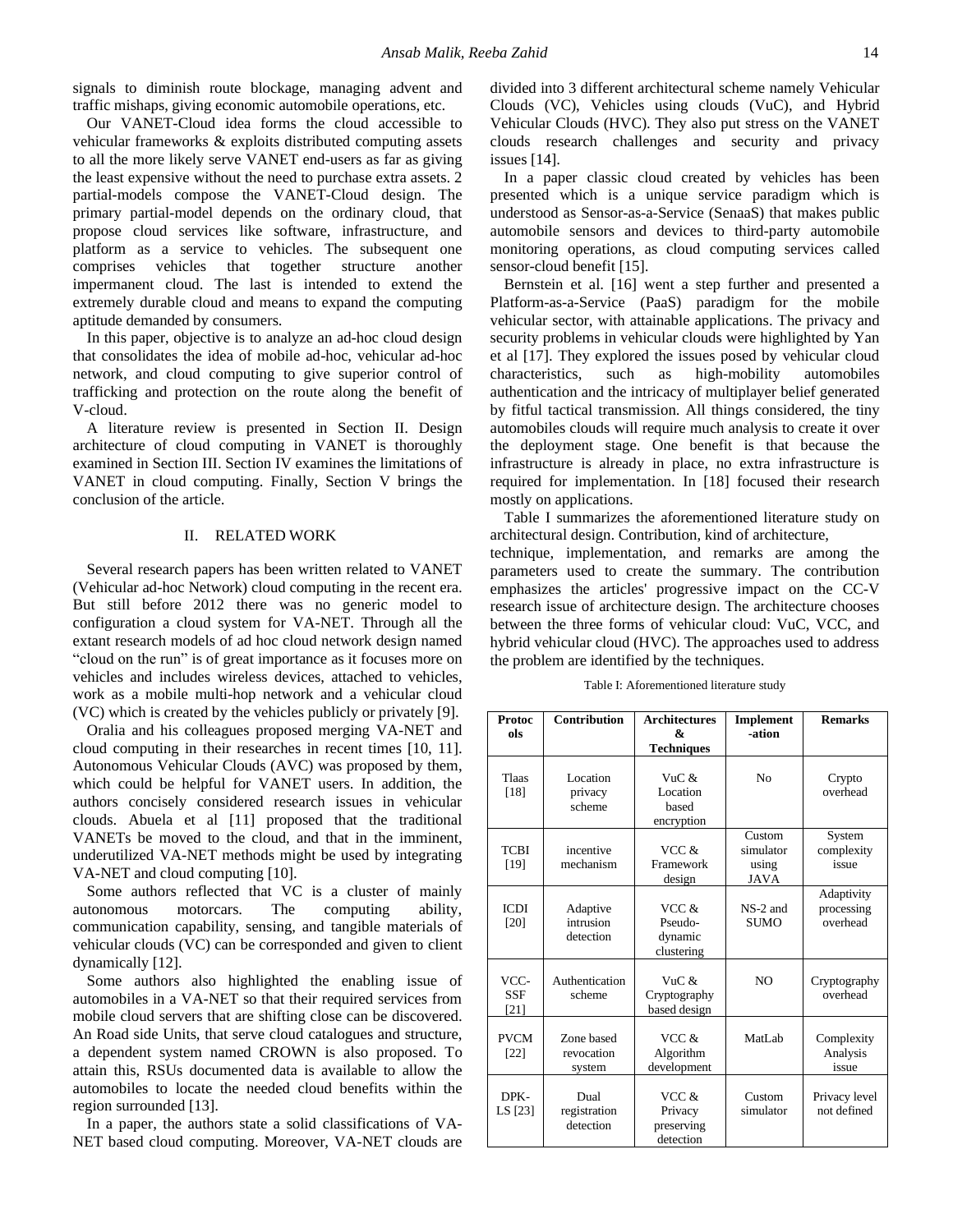# III. CLOUD COMPUTING IN VANETS

Cloud computing is an arising search topic in VA-NETs. It is because of the demand to grow the different business benefits at present accessible on the Internet to VANETS. It is just pay-as-you-go service in which the bill is to be paid at the month ending for precisely what has been used by the user. The cloud services' core consists of 3 primary delivery networks with first layer named as Software-as-a-Service (SaaS), mid layer named as Platform-as-a-Service (PaaS) and last layer named as Infrastructure-as-a-Service (IaaS). SaaS distributes applications to consumers in a cross functional style. PaaS allows client to adopt modern development context as a service remotely rather of establish them on multitude computers. In IaaS physical resources like servers, connections, and related tools are released to clients as a service. In [19], Cloud computing in VANET has 3 significant issues, Architecture design, data dissemination, and security. Every issue has been researched in a few ways and will be evaluated in the accompanying sections.

## *A. Design of Architecture*

The difficulties of subsidiary usage of VANETs resources & unnormalized architecture of Cloud computing inside VANET are the fundamental concentration.

In Fig. 1, the architecture design has been isolated into 3 classes containing services, computation, & communication. Architectures concentrating on the most proficient method to use vehicular resorts as cloud resorts have been classified in services.



Fig. 1: Scientific classification of CC-V

*1) Service*: In [20], An idea which combines VANETs and cloud has been proposed to describe the under usage of vehicles' locally available gadgets & devices.



Fig. 2: The 3 architectures for cloud in VANET

The significant commitment of VNCN is traffic data as a service, which deal with convolute traffic data calculations utilizing the cloud. It additionally offers services including enormous traffic information examination, online configuration, vehicle execution checking, and area-based promotions.



Fig. 3: Network for traffic data

One more thought of enchanting VANET to the cloud has been recommended by Olariu-et-al. The design incorporates two distinct services, specifically, NaaS and STaaS. NaaS is too appropriate for distributed network computing in vehicular correspondence because of the thought of 3G & Wi-Fi placed Internet association in automobile or vehicles. These automobiles can distribute their storage, & processor for capacity, & calculation of huge information.

*2) Computation:* In [21], A conventional distributed network computing model for VANET has been recommended to improve the accessibility of the locally available frameworks for other customer vehicles. The framework parts are assembled into 3 layers which contain customer, correspondence, & cloud. To give driving help, a worldview called traffic-aware portable geological data framework with traffic cloud emotionally supportive network has been talked about.

*3) Communication*: In [22], the thought of whether or not to move has been examined, by investigating virtual machine relocation in the side of the road cloudlet-based vehicular cloud. The presentation of the 2 algorithms has been assessed to analysis the impact of amount on the thickness & resources necessity of virtual devices.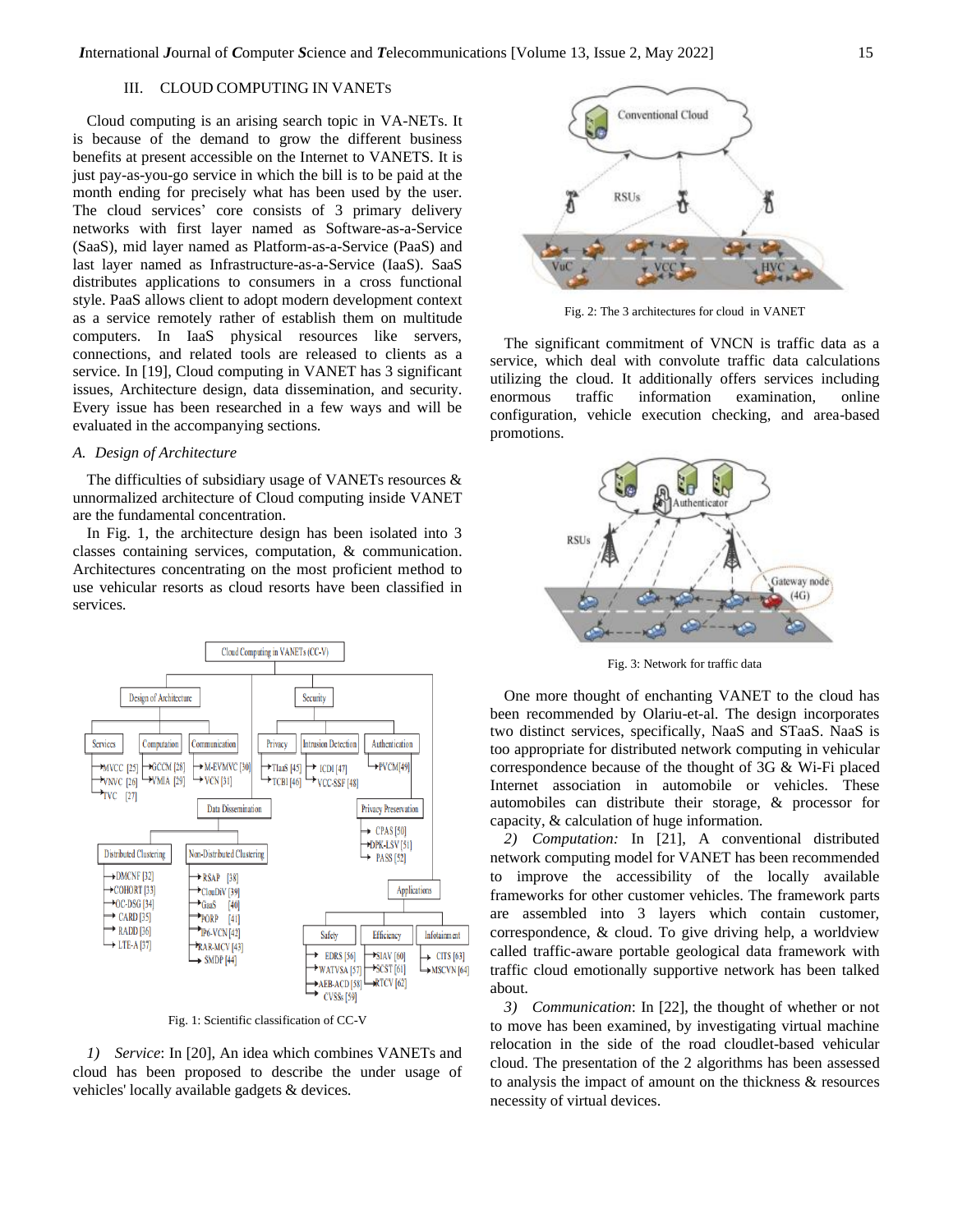## *B. Data Dissemination*

In Cloud computing VANET, clustering is the favored choice for information spread between vehicles. This is because of the greater chance of cloud-based resource distributing while at the same time scattering information. In this part, related writing on configuring clustering schemes for communicating information in Cloud computing VANET is fundamentally investigated & surveyed.

*1) Distributed Clustering:* A dispersed compound bounce algorithm for clustering dependent on area follow have been introduced to improve strength in algorithm for clustering [23]. A group-form vehicular-cloud framework along (COHORT) knowledge based manage resource has additionally been talked about. The co-hort can be best identified with computerized reasoning and the shrewd applications layer of the suggested Cloud computing VANET layered design.



Fig. 4: Cluster VCC

*2) Non-Distributed Clustering:* A data circulation network for cloud-empowered VA-Nets utilizing an in-vehicular resources framework dependent on the side of the road access points (RSAP) has been recommended [24]. ClouDiV has given versatile dispersal of security and non-wellbeing messages through distributed computing design. Cloud-upheld consistent Internet access in ITS is suggested for getting to top-notch ITS services [25].

In static doors, RSUs fill in as a passage, and RSUs are utilized as an entryway for vehicles to interface with the Internet. Connection lifetime forecast conspire thinks about the hour of entering or leaving from the gateway. PORP convention can be observed under the elements of coordination & AI reasoning layer as far as the Cloud computing VANET layered design.

## *C. Security*

Security difficulties of shrewd applications are validation concerns containing programmed safety, data management, & services authentication. For AI, the significant security issue is in interruption discovery of servers  $\&$  server farms or vehicles which structure a cloud. With the execution of the Cloud computing VANET-layered design, a more secured AI can be accomplished.



Fig. 5: GaaS system

*1) Privacy:* Security issues cause lower use of VANETs foundation including correspondence, calculation, and installed stockpiling. In [26] proposed a protected and security mindful traffic data as assistance (T-IaaS) for V-N-V-C to sermon the vehicle client protection problems. In figure 6 a repudiation system, TIaaS meager customer idea for vehicles, and proficient portability vectors structure have been planned. In spite of its solidarity in hiding area data, it may take longer handling time because of the encryption conspire embraced.

A safe and protection-saving convention for vehicular which based on cloud defers resistance organizations (D-T-Ns) have been introduced to resolve the problem of security in motivation framework & parcel sending convention. TCBI urges vehicles to help out one another by computing security and protection and sharing assets. In TCBI [27], the vehicular protection is all around got from both the cloud and transportation chief for playing out any single direction secret entrance work. Execution is needed to test the possibility of the plan.



*2) Detection Intrusion:* A digital clustering plan for appropriated detection of intrusion in Vanet cloud network computing has been proposed. The framework depends on grouping, standard cryptographic procedures, and prize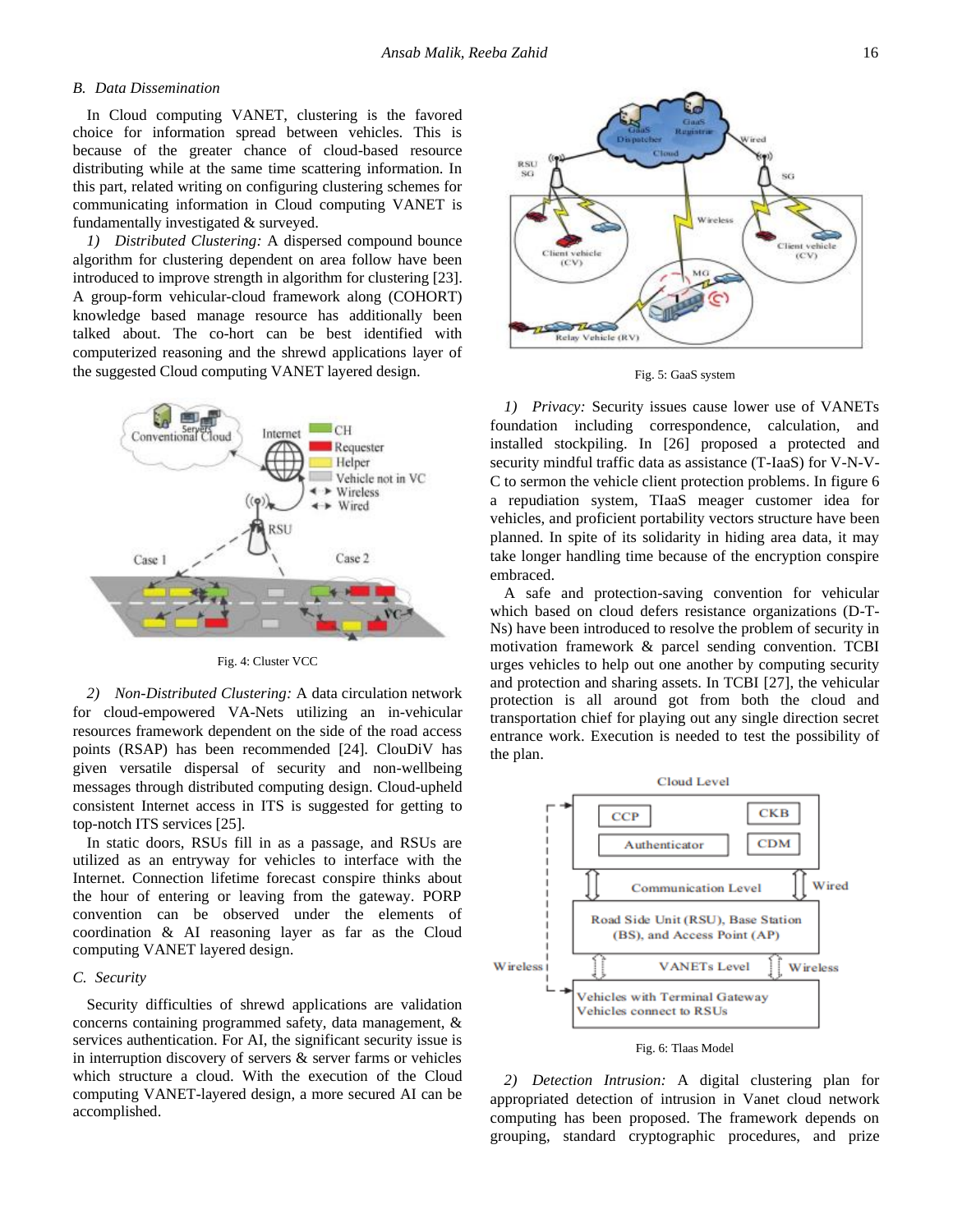punishment stochastic plan. The structure has given encryption, confirmation, access control, secrecy, trustworthiness, and security assurance of individual data identified with clients and vehicles [28]. Notwithstanding, this system probably won't be financially practical because of the greater prerequisites and intricacy.



Fig. 7: ICDI Model

*3) Security challenges in VANET Cloud:* As VANET cloud is a scattered system, so one of the major challenges for the VC are privacy and security. Leasing virtual assets in cloud climate implies many dangers or putting away information in cloud brings about delivering command over information. One of the principal concerns is protection misfortune and information stockpiling security [29], [30]. Coherently VANET mists incorporates both VANET and distributed computing consequently acquire security and protection issues [31] – [34] of both. In such a framework, clients input their information and run their applications at server farms oversaw by others. The issue turns out to be considerably really testing when impermanent VANET-Cloud locally available PCs are considered as servers. Therefore, security and security issues should zero in on guaranteeing information respectability, controlling information access, forestalling information misfortune, ensuring the classified information of clients, etc. Many creators examined diverse street towards security issues in VANET mists.

In a paper Yan et. al., plot [30], the creators talked about mocking of characters, disavowal issues, DoS, etc. In one more paper the writers accepted that expected answers for such issues have been advanced by VANET people group as of now. These issues should be taken up with the VANET people group and distributed computing local area whichever vital. A similar contention holds for conventional cloud building issues. The security and protection challenges looked by independent VANET and distributed computing will stay unaltered regardless of whether the two advancements are converged to shape VANET mists. The primary difficulties for VANET mists are relied upon to be tattle stretch, versatile validation, contingent namelessness and virtualization, insiders and pariahs, leasing assets, independence, control, and collaboration middleware.

Validation and approval of the hubs precisely in the discontinuous short-range correspondence connects with the honesty of information [35]. The intricacy increments with the increment of hubs. Client character parodying and treating information could be the primary danger to the organization where the assailant claims to be one more client of same need level. An answer for this issue is proposed in [36] where halfway doled out advanced alias by the authority ought to be utilized.

Numerous analysts researched the assaults in VANETs. The grouping of these assaults is valuable on the grounds that the idea of VANET brings weaknesses and imperatives that require arrangements [37], [38]. By partitioning, we can more readily control. Assaults can be sorted into four fundamental gatherings: (1) those that represent a danger to remote connection point, (2) those that represent a danger to equipment and programming, (3) those that represent a risk to sensors input in vehicle and (4) those that represent a risk behind remote access, which implies in the framework (CAs or vehicle maker).

## IV. LIMITATIONS OF CLOUD IN VANET

Ongoing year's specialists has been worried for the cloud network security in the execution of vehicular-cloud organizations. Notwithstanding, there are different difficulties e.g., big portability of hubs, signal lessening, versatility of network.

## *A. Cloud Security*

Verification and approval of the hubs precisely in the discontinuous short-range correspondence identify with the Trustworthiness of information. The intricacy increments with the increment of hubs. Client character ridiculing and treating information could be the fundamental danger to the organization where the aggressor professes to be one more client of a similar need level. An answer for this issue is proposed where a halfway doled out computerized alias by the power ought to be utilized.



Fig. 8: Cloud Security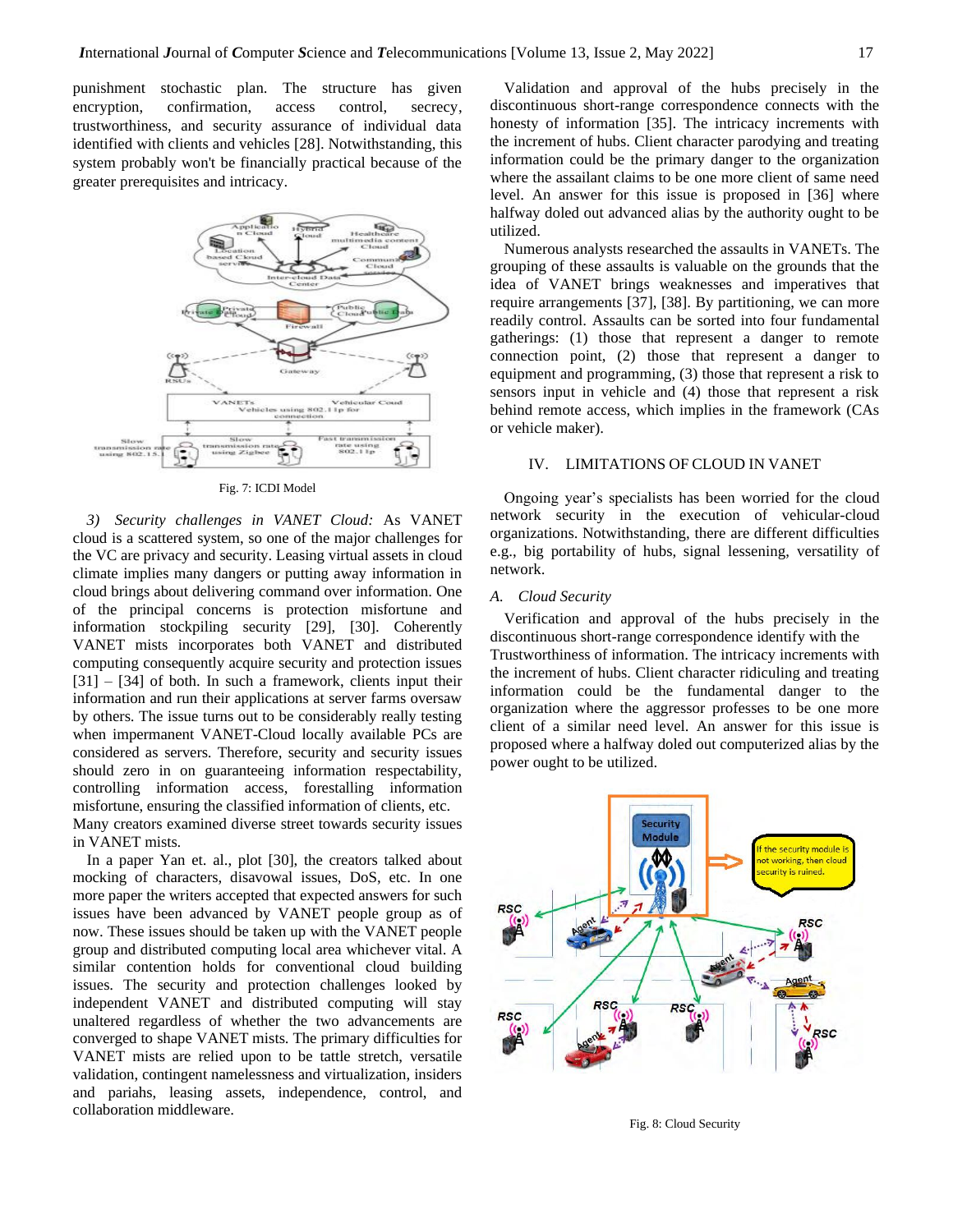## *B. Hubs Versatility*

Interference of information communication between quicker changing hubs in the expressways turns into unavoidable as the availability endures just for a couple of seconds. Despite what might be expected, during gridlock blockage of the transmitter, hubs will make commotion and impedance.



Fig. 9: Hubs Versatility

## *C. Signal Fading*

Impeded by enormous structures and different foundations in the urban regions the sign weakens at a high rate. Bringing about both disintegration sign power & sign trait.



Fig.10: Signal Fading

#### *D. Scalability of Network*

For an expanding 850 billion vehicles overall & seeing the shortfall of a worldwide power that will administer the organization the adaptability of the organization is addressed. The correspondence among vehicles-2-vehicle is traded through DSRC-standard & DSRC-standard in North America is unique in relation to the DSRC principles in Europe.

## *E. Echo-location*

In the VCC, vehicle position data assumes a significant part, which can communicate information and foster association on the grounds that numerous applications rely upon the traffic-related data, for example, concussion notice, path evolving cautioning, and crisis cautioning [39]. VCC has 3 models to assess and coordinate the position data. The first is the Active Position model, and it can adapt to automobile positions by utilizing position gadgets such as GPS and radar. The latter is a passive position model, in which it is extremely difficult to access the position of an automobile without the use of radar. The third is the extensive position model which filters the incorrect position in VC and estimates the undeniable level of position accuracy from the lower-level accuracy [40].



Fig. 11: Echolocation with warnings

## *F. Access Control*

One difficult issue in VANET cloud computing is access control, which involves checking the client before accessing network assets. Different access control levels are default, in which each client connects to its devoted cluster in light of its merits in the network [41].

#### V. CONCLUSION

Users are more concerned about safety and security on the road, as many people's lives are lost as a result of others' misbehavior and malice. To achieve a secure VANET system, additional effort will be required in the future to overcome these issues. This study provided a comprehensive analysis of the majority of VANET security concerns and their causes, as well as known remedies. We go over the latest security architectures as well as well-known security standards and protocols in detail. We concentrated on the classification and solutions to the various attacks described in the literature. Finally, we've identified certain research issues and open topics that could lead to future study. As a result, VANET will be able to rapidly construct a system for trusting vehicles while also protecting itself from malicious nodes.

## REFERENCES

[1] R. I. Meneguette, Intelligent transport systems (ITS), "Framework for public mobile networks in cooperative its (cits)s," Tech. Rep., European Telecommunications Standards Institute (ETSI), Palo Alto, Calif, USA, April 2012.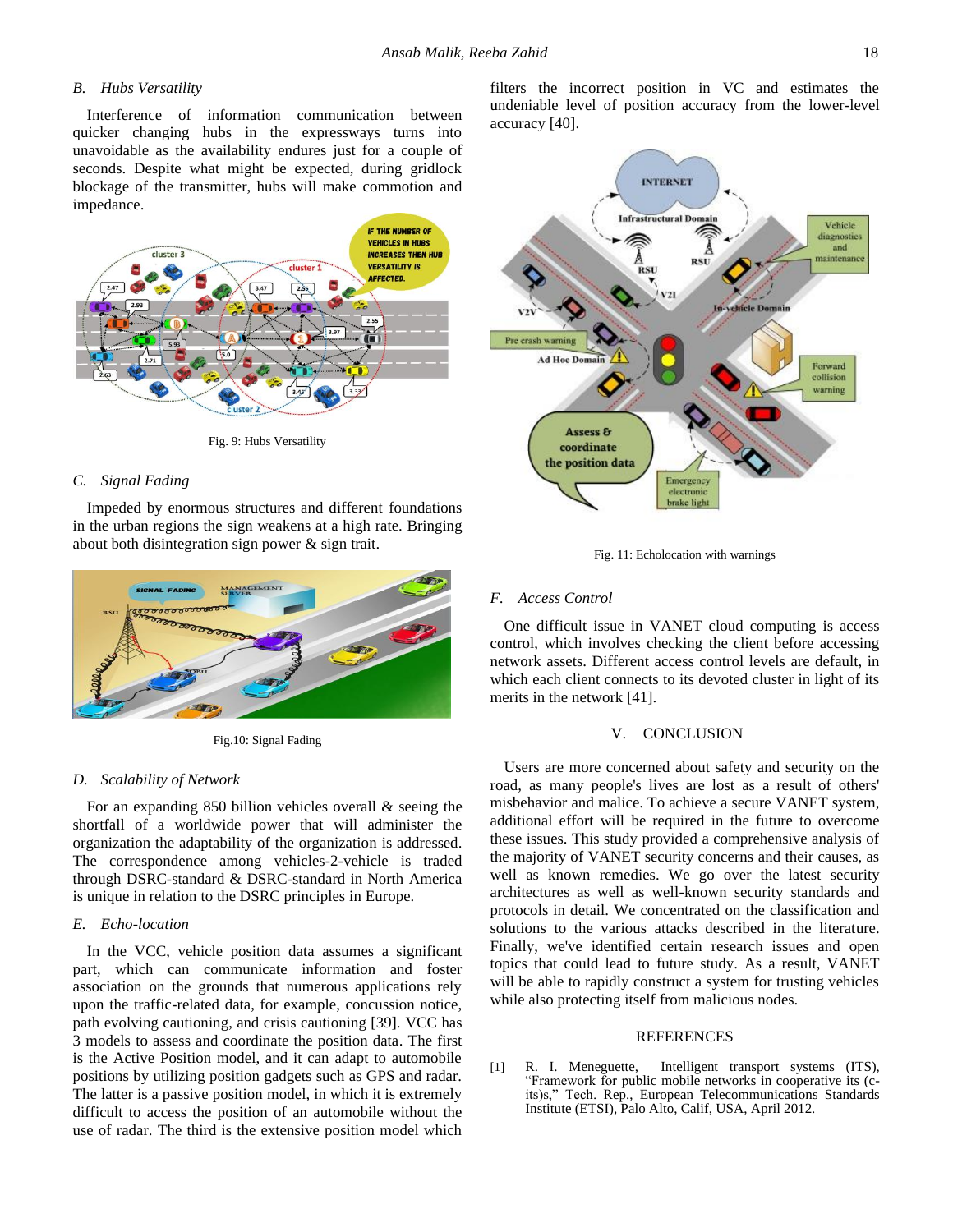- [2] E. Hossain, G. Chow, V. C. M. Leung et al., "Vehicular telematics over heterogeneous wireless networks: a survey,' Computer Communications, vol. 33, no. 7, pp. 775–793, 2010.
- [3] S. Zeadally et al., "Vehicular Ad Hoc Networks (VANETS): Status, Results, and Challenges," Telecommun. Sys., vol. 50, no. 4, 2012, pp. 217–41.
- [4] M. Raya and J.-P. Hubaux, "Securing Vehicular Ad Hoc Networks," Journal of Computer Security, vol. 15, no. 1, 2007, pp. 39-68.
- [5] T. Leinmuller, E. Schoch and C. Maihofer, "Security requirements and solution concepts in vehicular ad hoc networks," Proc. Wireless on Demand Network Systems and Services, 2007. WONS'07. Fourth Annual Conference on, 2007, pp. 84-91.
- [6] D. Antolino Rivas, J.M. Barcelo-Ordinas, M. Guerrero Zapata and J.D. Morillo-Pozo, "Security on VANETs: Privacy, misbehaving nodes, false information and secure data aggregation," Journal of Network and Computer Applications, vol. 34, no. 6, 2011, pp. 1942-1955; DOI 10.1016/j.jnca.2011.07.006.
- [7] R. Hussain, S. Kim and H. Oh, "Towards Privacy Aware Pseudonymless Strategy for Avoiding Profile Generation in VANET," Information Security Applications (WISA'09), Lecture Notes in Computer Science 5932, H. Youm and M. Yung, eds., Springer Berlin / Heidelberg, 2009, pp. 268-280.
- [8] M. Armbrust, A. Fox, R. Griffith, A.D. Joseph, R. Katz, A. Konwinski, G. Lee, D. Patterson, A. Rabkin, I. Stoica and M. Zaharia, "A view of cloud computing," Commun. ACM, vol. 53, no. 4, 2010, pp. 50-58; DOI 10.1145/1721654.1721672.
- [9] Md Ali Al Mamun, Khairul Anam, Md Fakhrul Alam Onik, A M Esfar- E- Alam, "Deployment of Cloud Computing into VANET to Create Ad Hoc Cloud Network Architecture", Proceedings of Congress on Engineering and Computer Science 2012 Vol I WCECS 2012, October 24-26, 2012, San Francisco, USA.
- [10] S. Olariu, M. Eltoweissy and M. Younis, "Towards Autonomous Vehicular Clouds," ICST Transactions on Mobile Communications and Applications, vol. 11, no. 7-9, 2011, pp. 1-11.
- [11] M. Abuelela and S. Olariu, "Taking VANET to the clouds," Book Taking VANET to the clouds, Series Taking VANET to the clouds, ed., Editor ed.ˆeds., ACM, 2010, pp. 6-13.
- [12] S. Olariu, T. Hristov, and G. Yan, "The Next Paradigm Shift: From Vehicular Networks to Vehicular Clouds," Developments in Mobile Ad Hoc Networking: The Cutting Edge Directions, Wiley, 2012.
- [13] K. Mershad and H. Artail, "Finding a STAR in a Vehicular Cloud," IEEE Intelligent Transportation Systems, vol. 5, no. 2, 2013, pp. 55–68.
- [14] Rasheed Hussain, Junggab Son, Hasoo Eun, Sangjin Kim and Heekuck Oh, "Rethinking Vehicular Communications: Merging VANET with Cloud Computing, 2012 IEEE 4th International Conference on Cloud Computing Technology and Science
- [15] N. Zingirian and C. Valenti, "Sensor Clouds for Intelligent Truck Monitoring," Proc. IEEE Intell. Veh. Symp., 2012, pp. 999–1004.
- [16] D. Bernstein, N. Vidovic and S. Modi, "A Cloud PAAS for High Scale, Function, and Velocity Mobile Applications - With Reference Application as the Fully Connected Car," Proc. Systems and Networks Communications (ICSNC), 2010 Fifth International Conference on, 2010, pp. 117-123.
- [17] G. Yan, D.B. Rawat and B.B. Bista, "Towards Secure Vehicular Clouds," Proc. Complex, Intelligent and Software Intensive Systems (CISIS), 2012 Sixth International Conference on, 2012, pp. 370-375.
- [18] R. Hussain, Z. Rezaeifar, Y. H. Lee and H. Oh. (2015). "Secure and privacy-aware traffic information as a service in VANET-based clouds," Pervasive Mob. Comput. 24, pp. 194—209
- [19] J. Jun Zhou, X. Dong, Z. Cao and A. V. Vasilakos. (2015). "Secure and privacy preserving protocol for cloud-based

vehicular DTNs," IEEE Trans. Inform. Forensic Secur. 10 (6), pp. 1299–1314

- [20] N. Kumar, J. P. Singh, R. S. Bali, S. Misra and S. Ullah. (2015). "An intelligent clustering scheme for distributed intrusion detection in vehicular cloud computing," Clus ter. Comput. 18 (3), pp. 1263–1283
- [21] W. M. Kang, J. D. Lee, Y.-S. Jeong and J. H. Park. (2015). "VCC-SSF: Service-oriented security framework for vehic ular cloud computing," Sustainability 7 (2), pp. 2028– 2044.
- [22] I. M. Abumuhfouz and K. Lim. (2015). "Protecting vehic ular cloud against malicious nodes using zone authori ties," IEEE SoutheastCon., pp. 1–2.
- R. Lu, X. Lin, X. Liang and X. Shen. (2012). "A dynamic privacy-preserving key management scheme for location based services in VANETs," IEEE Trans. Intell. Transport. Syst. 13 (1), pp. 127–139.
- [24] R. Hussain, J. Son, H. Eun, S. Kim and H. Oh, "Rethinking vehicular communications: Merging VANET with cloud computing," in IEEE 4th International Conference, Cloud Computing Technology and Science (CloudCom), 2012, pp. 606–609.
- [25] S. Bitam, A. Mellouk and S. Zeadally. (2015). "VANETcloud: A generic cloud computing model for vehicular ad hoc networks," IEEE Wireless Commun. 22 (1), pp. 96– 102.
- [26] H. Yao, C. Bai, D. Zeng, Q. Liang and Y. Fan. (2015). "Migrate or not? Exploring virtual machine migration in roadside cloudletbased vehicular cloud," Concurrency Comput. Pract. Experience 27 (18), pp. 5780–5792.
- [27] Y. Chen, M. Fang, S. Shi, W. Guo and X. Zheng. (2015). "Distributed multi-hop clustering algorithm for VANETs based on neighborhood follow," EURASIP J. Wireless Commun. Netw. 2015 (1), pp. 98–110.
- [28] M. U. Farooq, M. Pasha and K. U. R. Khan, "A data dissemination model for cloud enabled VANETs using invehicular resources," in IEEE International Conference Computing for Sustainable (INDIACom), 2014, pp. 458–462.
- [29] S. Bitam and A. Mellouk, Cloud Computing-Based Message Dissemination Protocol for Vehicular Ad Hoc Networks. Wired/Wireless Internet Communications. Springer International Publishing, 2015, pp. 32–45.
- [30] Y. W. Lin, J. M. Shen and H. C. Weng. (2013). "Cloudsupported seamless Internet access in intelligent transportation systems," Wireless Pers. Commun. 72 (4), pp. 2081– 2106.
- [31] C. Cachin, I. Keidar and A. Shraer, "Trusting the cloud," SIGACT News, vol. 40, no. 2, 2009, pp. 81-86.
- [32] S. Pearson and A. Benameur, "Privacy, Security and Trust Issues Arising from Cloud Computing," Proc. Cloud Computing Technology and Science (CloudCom), 2010 IEEE Second International Conference on, 2010, pp. 693-702.
- [33] R. Hussain, S. Kim and H. Oh, "Towards Privacy Aware Pseudonymless Strategy for Avoiding Profile Generation in VANET," Information Security Applications (WISA'09), Lecture Notes in Computer Science 5932, H. Youm and M. Yung, eds., Springer Berlin / Heidelberg, 2009, pp. 268-280.
- [34] S. Jinyuan, Z. Chi, Z. Yanchao and F. Yuguang, "An Identity-Based Security System for User Privacy in Vehicular Ad Hoc Networks," Parallel and Distributed Systems, IEEE Transactions on, vol. 21, no. 9, 2010, pp. 1227-1239.
- [35] A. Bessani, M. Correia, B. Quaresma, F. Andr, and P. Sousa, "DepSky: dependable and secure storage in a cloud-ofclouds," Proc. Sixth conference on computer systems (EuroSys'11), ACM, 2011, pp. 31-46.
- [36] G. Yan, D.B. Rawat and B.B. Bista, "Towards Secure Vehicular Clouds," Proc. Complex, Intelligent and Software Intensive Systems (CISIS), 2012 Sixth International Conference on, 2012, pp. 370-375.